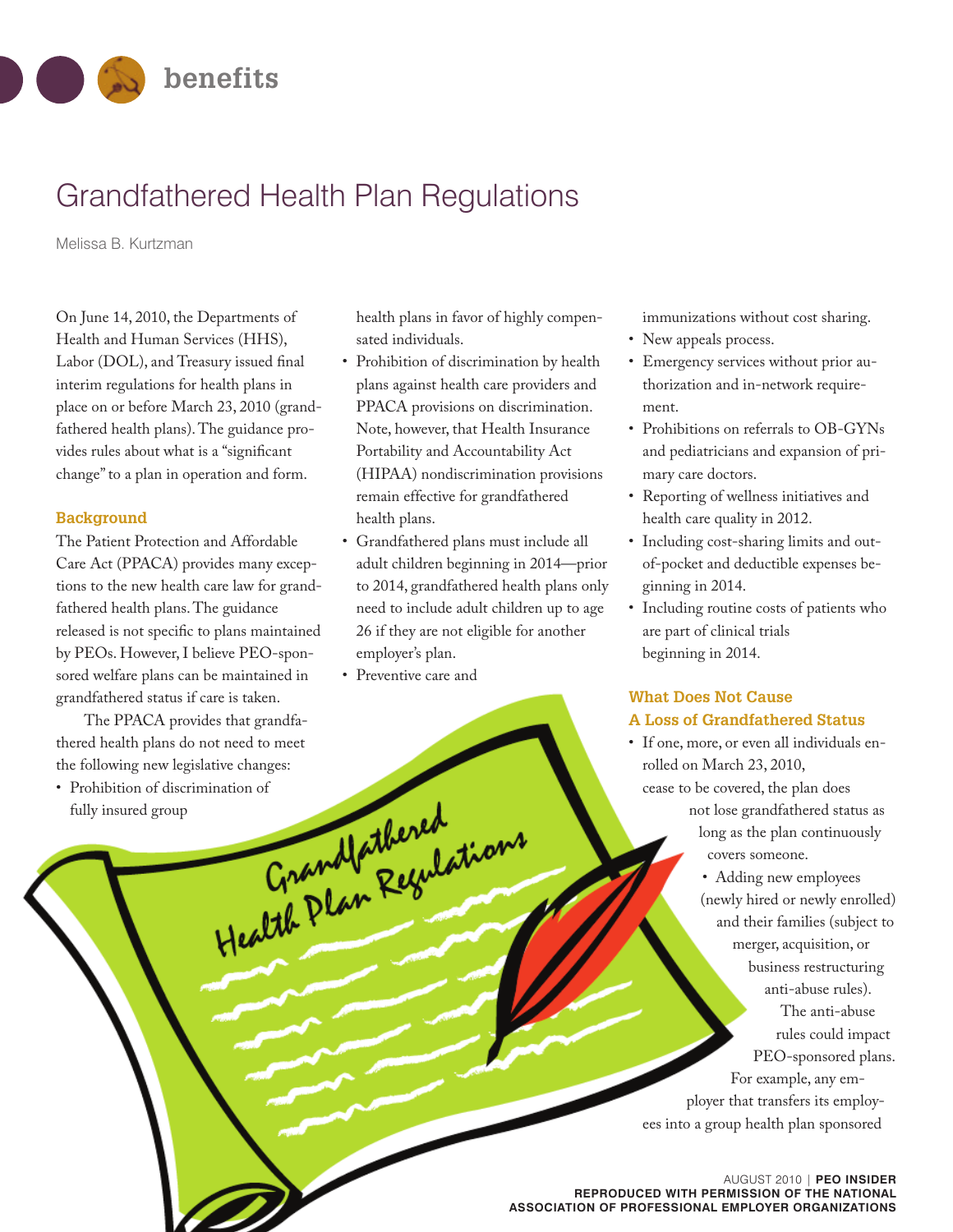by the PEO without bona-fide employment-based reasons may cause a loss of grandfathering status. Likewise a PEO that advertises a benefit of its services as access to a grandfathered plan may fall within the anti-abuse rules.

- Changing third-party administrators will not cause the plan to lose grandfathered status.
- Changing the plan to comply with federal or state law will not cause the plan to lose grandfathered status.
- Making a voluntary change to comply with the PPACA will not cause the plan to lose grandfathered status.

# **Different Benefit Packages/New Policies and Insurers**

The grandfather rules apply separately to each benefit package made available under a group health plan. However, moving employees from one plan to another could jeopardize both plans. Moreover, if an employer enters into a new policy, certificate, or contract of insurance (collectively, "policy") (e.g., any previous policy, certificate, or contract of insurance is not being renewed), then that policy is not a grandfathered health plan.

#### **Disclosure and Record Retention Requirements**

A plan must include a statement (a model is provided in regulations) in any plan materials provided to participants or beneficiaries describing the benefits provided under the plan and that the plan believes it is grandfathered and provides contact information for questions and complaints. The model language has the following required language: "Being a grandfathered plan means that your plan does not include certain consumer protections of the Affordable Care Act, that apply to other plans, for example, the requirement for the provision of preventive health services without any cost-sharing…" Many employers may get a lot of questions from employees about what consumer protections are not provided.

The plan must also maintain records documenting the terms of the plan that were in effect on March 23, 2010. This should not be difficult to accomplish due to the record retention requirements already in existence under the Employee Retirement Income Security Act (ERISA).

### **Collectively Bargained Plans, not so Grandfathered**

In the case of health coverage maintained pursuant to one or more collective bargaining agreements (CBAs) ratified before March 23, 2010, the coverage is a grandfathered health plan at least until the date on which the last agreement relating to the coverage that was in effect on March 23, 2010, terminates. Thus, before the last of the CBAs terminates, any health insurance coverage provided pursuant to the CBA is a grandfathered health plan, even if there is a change in issuers during the period of the CBA. This does not apply to self-insured plans, according to the draft regulations. This means that during the term of the CBA (last to expire), the union plan can change carriers, etc., without losing grandfathered status. At the end of the CBA, the terms of the plan will be compared to the terms in effect on March 23, 2010, to see if the plan is still grandfathered. Between now and the end of the CBA, the union plan is grandfathered,

which means that those insurance market reforms applicable to grandfathered plans in 2011 are applicable to union plans as well.

The grandfather rules<br>apply separately to<br>each benefit package

pper condit package<br>each benefit package<br>made available under a

However, moving<br>employees from one

towever, "I from one<br>employees from one<br>plan to another could<br>jeopardize both plans.

made available ver.<br>group bealth plan.

group bealth proving

### **What Cannot be Changed to Maintain Grandfathered Status**

- Any elimination of all or substantially all benefits to diagnose or treat a particular condition will cause the loss of grandfathered status. For example, if a plan eliminates all benefits for cystic fibrosis, diabetes, or HIV/AIDS, the plan will lose grandfathered status. If a plan provides benefits for a particular mental health condition, the treatment for which is a combination of counseling and prescription drugs, and the plan eliminates counseling, the plan will lose grandfathered status.
- Increasing the fixed amount and the percentage cost-sharing requirements that are charged can, but does not automatically, cause the plan to lose grand-

AUGUST 2010 | **PEO INSIDER REPRODUCED WITH PERMISSION OF THE NATIONAL ASSOCIATION OF PROFESSIONAL EMPLOYER ORGANIZATIONS**